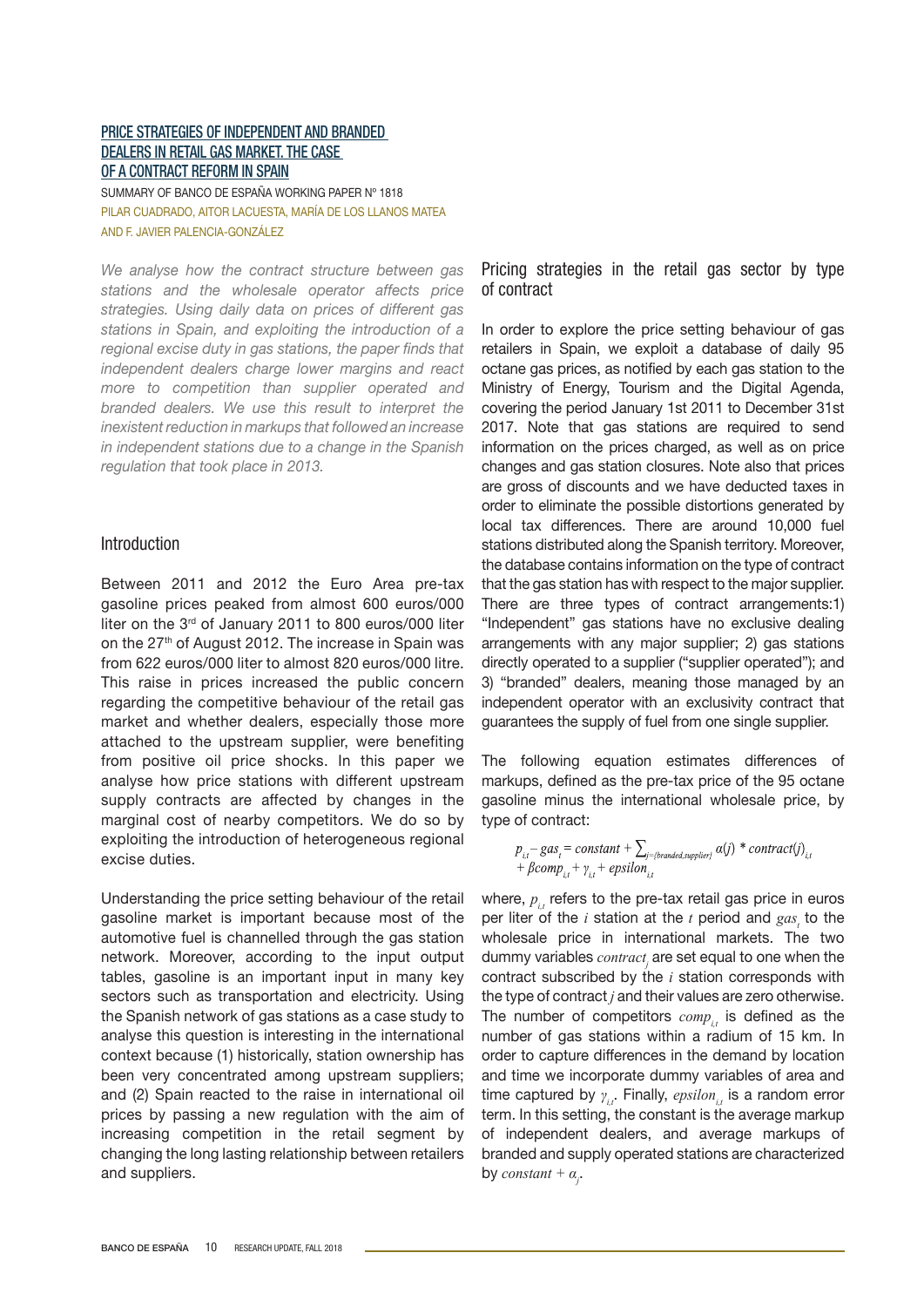## STABLE LONG RELATIONSHIPS TABLE 1

|                                     | First<br>Specification | Second<br>Specification | Third<br>Specification | Fourth<br>Specification |
|-------------------------------------|------------------------|-------------------------|------------------------|-------------------------|
| STABLE LONG RELATIONSHIPS           |                        |                         |                        |                         |
| Dependent variable:                 |                        |                         |                        |                         |
| $p_{i,t}$ – gas $_t$                |                        |                         |                        |                         |
| $Competitors_{i}$                   | $-0.0000548***$        | $-0.0000662***$         | 0.000000887            | 0.00000587              |
|                                     | (0.000)                | (0.000)                 | (0.975)                | (0.84)                  |
| $Contract_{i.t}$                    |                        |                         |                        |                         |
| <b>Branded dealer</b>               | 0.0269746***           | 0.0277505***            | 0.0265198***           | 0.0272814***            |
|                                     | (0.000)                | (0.000)                 | (0.000)                | (0.000)                 |
| Supplier operated dealer            | 0.0253902***           | $0.02581***$            | 0.0256511***           | 0.0261756***            |
|                                     | (0.000)                | (0.000)                 | (0.000)                | (0.000)                 |
| CONSTANT                            | $0.15043741$ (a)       | $0.15059596$ (a)        | 0.1475661***           | 0.1468385***            |
|                                     |                        |                         | (0.000)                | (0.000)                 |
| Daily fixed effects                 | Yes                    | Yes                     | <b>No</b>              | <b>No</b>               |
| Municipality fixed effects          | Yes                    | <b>No</b>               | <b>No</b>              | <b>No</b>               |
| Zip code fixed effects              | <b>No</b>              | Yes                     | <b>No</b>              | <b>No</b>               |
| Daily and muncipality fixed effects | <b>No</b>              | <b>No</b>               | Yes                    | <b>No</b>               |
| Daily and zip code fixed effects    | <b>No</b>              | <b>No</b>               | <b>No</b>              | Yes                     |
| Number of observations              | 21,156,573             | 21,190,843              | 21,156,573             | 21,190,843              |
| Adjusted $R^2$                      | 0.505                  | 0.522                   | 0.637                  | 0.633                   |
| $Prob$ > $F$                        | 0                      | $\overline{0}$          | $\overline{0}$         | $\Omega$                |

SOURCE: Author's calculations.

NOTES: Robust p-values standar errors are reported in parenthesis. The asterisks \*, \*\* and \*\*\* indicate significance at a confidence level of 90%, 95% and 99%, respectively.

a These constants correspond to the average of predicted values for the dependent variable in the correspondent regression case. Hence, it is not fully comparable with the estimated constants for the others two especifications where there is a baseline for a specific day and a particular geographic zone.

Table 1 shows the results. As it is observed in columns 1 to 4, independent dealers are the ones setting the lowest markups (15 cents/liter in average over the analyzed period), while markups of supplier operated and branded dealers are higher and very similar to each other (around an additional 2.5 cent/liter).

One potential explanation for those lower markups is that independent stations compete more fiercely against other nearby stations. In order to have a clean natural experiment of how competition affect prices, we exploit exogenous changes in marginal costs of actual competitors by different types of gasoline dealers. In particular, we use a discretional regional excise duty (IVMDH) levied on competing gasoline stations. The IVMDH is an excise duty levied on the volume of fuel sold. It was introduced in 2002 in order to increase the revenues of the regional governments. Since then, regions could decide to establish a tax subject to a ceiling that is currently set at 4.8 cent /liter. Most of the regions only decided to use this possibility during the last recession, as a way to alleviate their fiscal problems. That is the reason why, within a particular

local market, the imposition of this tax is exogenous to local economic conditions, being more generally related to regional fiscal problems. The paper shows that there is enough variation by region and time to identify changes in markups of bordering stations.

We estimate the following equation:

$$
\begin{array}{l} p_{i,t}-gas_t = \sum_{j=\{branded, supplier\}} \beta(j)comp_{i,t}^{*} contract(j)_{i,t} \\ + \sum_{j=\{branded, supplier\}} \beta(j) 1 (comp_{i,t}^{Higher\,IVMDH})^{*}Dif_{IVMHD}^{*} * contract(j)_{i,t} \\ + \sum_{j=\{branded, supplier\}} \beta(j) 1 (comp_{i,t}^{Lower\,IVMDH})^{*}Dif_{IVMHD}^{*} * contract(j)_{i,t} \\ + \mu_i + \delta_i + \varepsilon_{i,t} \end{array}
$$

Where  $I_{(comp^{Higher\,IVMDH}_{i,j}})$  is a dummy variable indicating that the station has at least one competitor that faces a fiscal disadvantage and  $I_{(comp_{it}^{Lower\,IWMDH})}$  is a dummy indicating that the station has at least one competitor that faces a fiscal advantage. The variable  $\text{Dif}_{\text{IVMHD}}$ indicates the size of the difference in taxes between one region and the other. As a consequence, the coefficients  $\beta(j)^+$  and  $\beta(j)^-$  identify the percentage of the differential tax relative to that of the competitor that is passed to the consumers via prices. As an example, *β*(*j*)*+ = 1* means that the gas station with a fiscal advantage